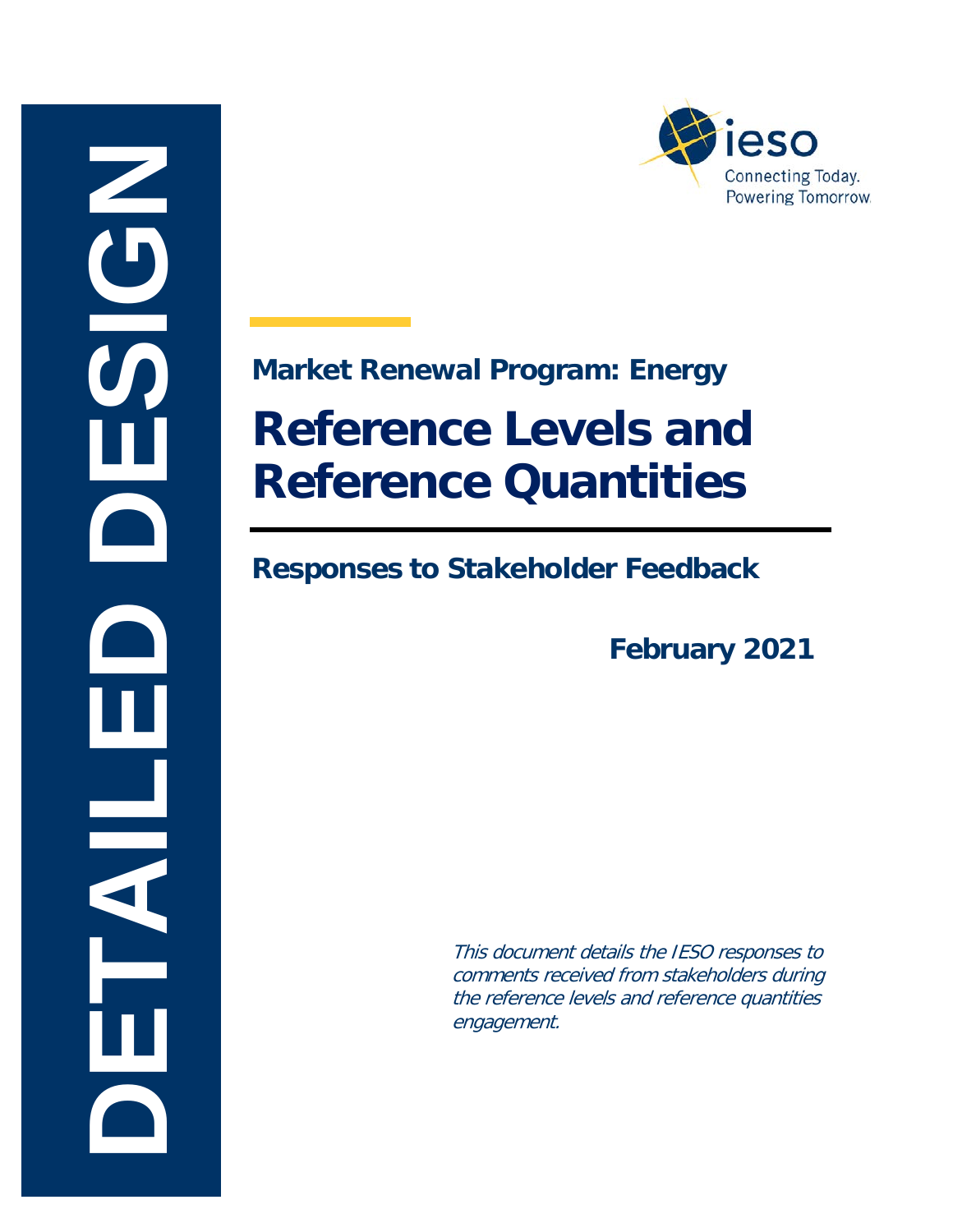### <span id="page-1-0"></span>Table of Contents

#### **[Reference Levels and Reference Quantities Responses to Stakeholder](#page-0-0)**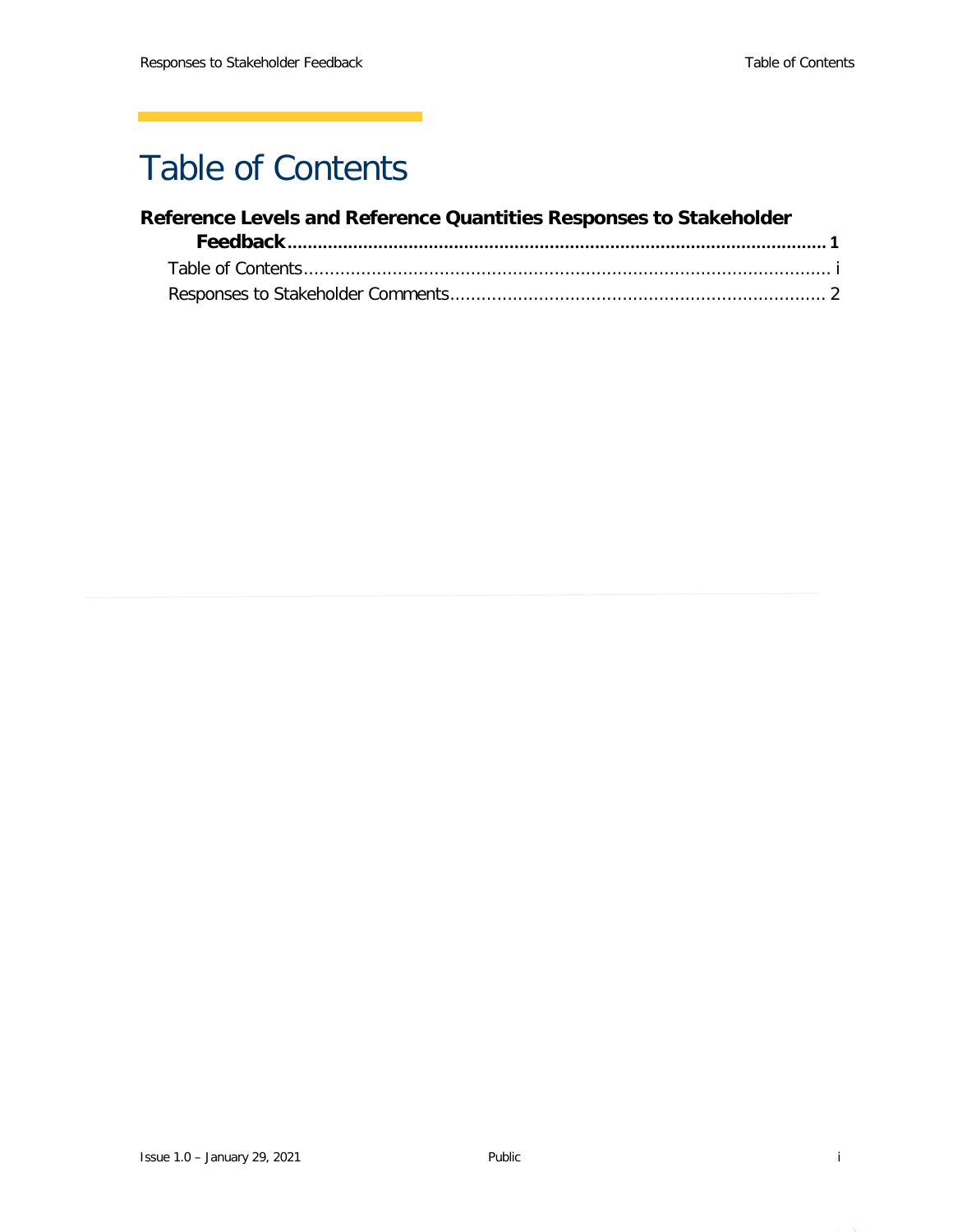at rate curves at specified conditions. and compute the fuel consumption alculate the theoretical fuel itions as the historical data. The ratio betheoretical fuel consumption will hich will take into account degradation

I via performance factors. Section 2.4.3 een ambient conditions and the for performance factors has also been ore accurately account for the impact of

## <span id="page-2-0"></span>Responses to Stakeholder Comments

| ID | <b>Stakeholder</b> | <b>Comment</b>                                                                                                                                                                                                                                                                                                                                                                                                                                                                                                                                                                                             | <b>Draft Total Response</b>                                                                                                                                                                                                                                                                                                                                                                                                                                                                                                                                                                       |
|----|--------------------|------------------------------------------------------------------------------------------------------------------------------------------------------------------------------------------------------------------------------------------------------------------------------------------------------------------------------------------------------------------------------------------------------------------------------------------------------------------------------------------------------------------------------------------------------------------------------------------------------------|---------------------------------------------------------------------------------------------------------------------------------------------------------------------------------------------------------------------------------------------------------------------------------------------------------------------------------------------------------------------------------------------------------------------------------------------------------------------------------------------------------------------------------------------------------------------------------------------------|
|    | Northland Power    | Cell A3 and B3 on tab "CostComponentsCT" - Reference Conditions for the Heat Rate<br>curves & Ambient Correction Curves<br>Can the IESO explain what granularity it expects resources to provide this information.<br>The variables that would impact heat rate is not only temperature but also humidity. A<br>hot summer day of 30C with low humidity vs. high humidity will have different effects<br>on overall capability. Similar to form 1230, I would suggest the IESO limit the<br>granularity to every 5-10 Celsius chunks. Getting too granular will only create more<br>problems than benefit. | Market participants will provide incremental hea<br>Market participants must provide historical data<br>based on the incremental heat rate curves to ca<br>consumption during the same period and condi-<br>between the actual fuel quantity divided by the<br>determine the seasonal performance factor, wh<br>and ambient conditions.<br>Humidity is accounted for in the reference level<br>has been edited to clarify the relationship betwe<br>performance factor. The historical study period<br>extended to 5 years so that reference levels mo<br>ambient conditions on reference levels. |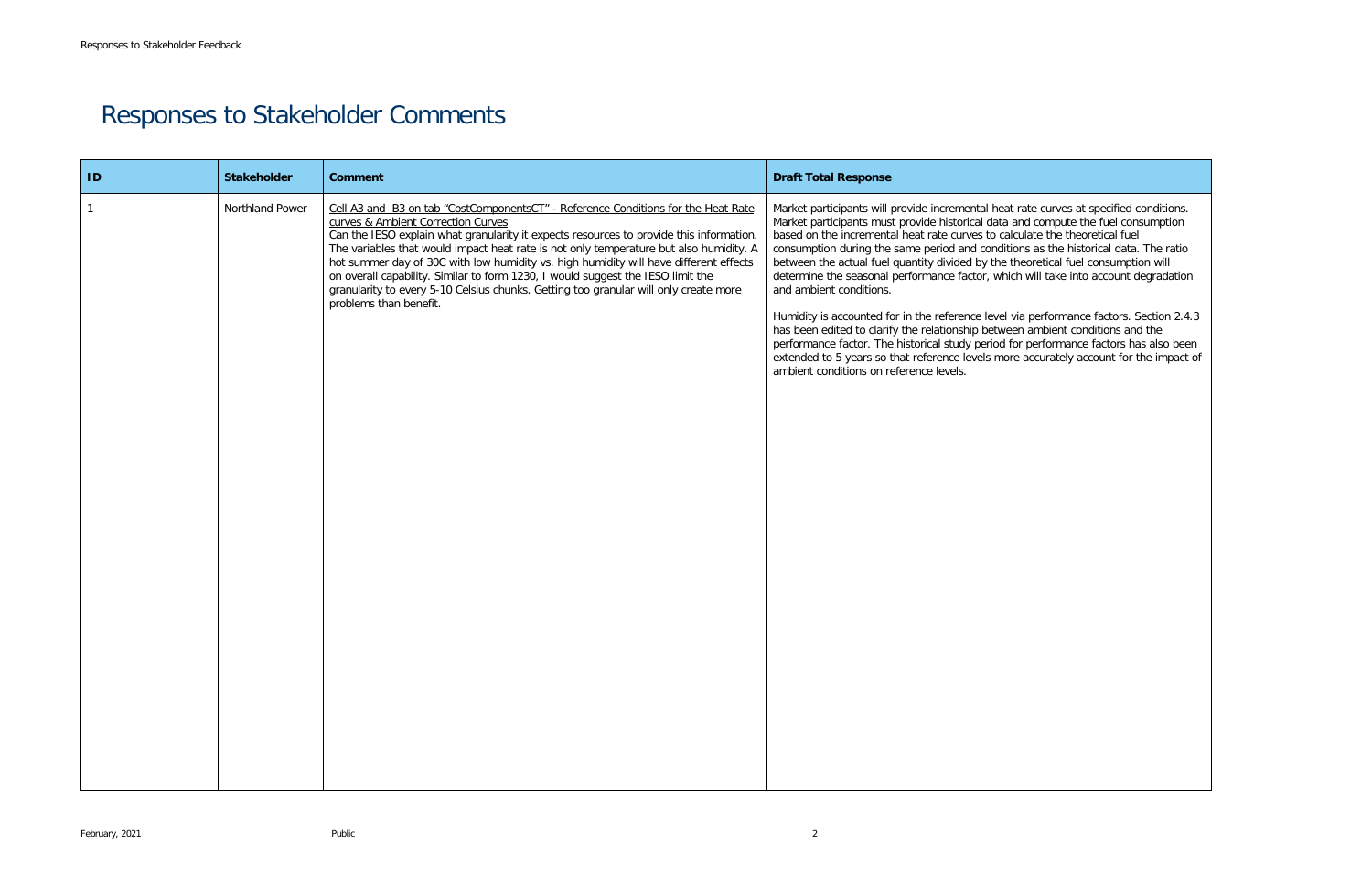s based on the liabilities that arise pply for emission pricing based on

calculation will use the estimated fuel qinal costs per start.

| ID             | <b>Stakeholder</b> | <b>Comment</b>                                                                                                                                                                                                                                    | <b>Draft Total Response</b>                                                                                                                                                                                                             |
|----------------|--------------------|---------------------------------------------------------------------------------------------------------------------------------------------------------------------------------------------------------------------------------------------------|-----------------------------------------------------------------------------------------------------------------------------------------------------------------------------------------------------------------------------------------|
| $\overline{2}$ | Northland Power    | Cell G3 on tab "CostComponentsCT" - Start-Up Emission Costs (hot, cold and warm<br>start)<br>Will the IESO be applying the same methodology as the RT-GCG Framework team has<br>recently proposed in dealing with emission costs during start-up? | The RT-GCG start-up emissions determination is<br>pursuant to the applicable legislation that will a<br>actual fuel consumed.<br>Start-up emissions costs in the reference level c<br>quantities for start-up fuel to estimate the marg |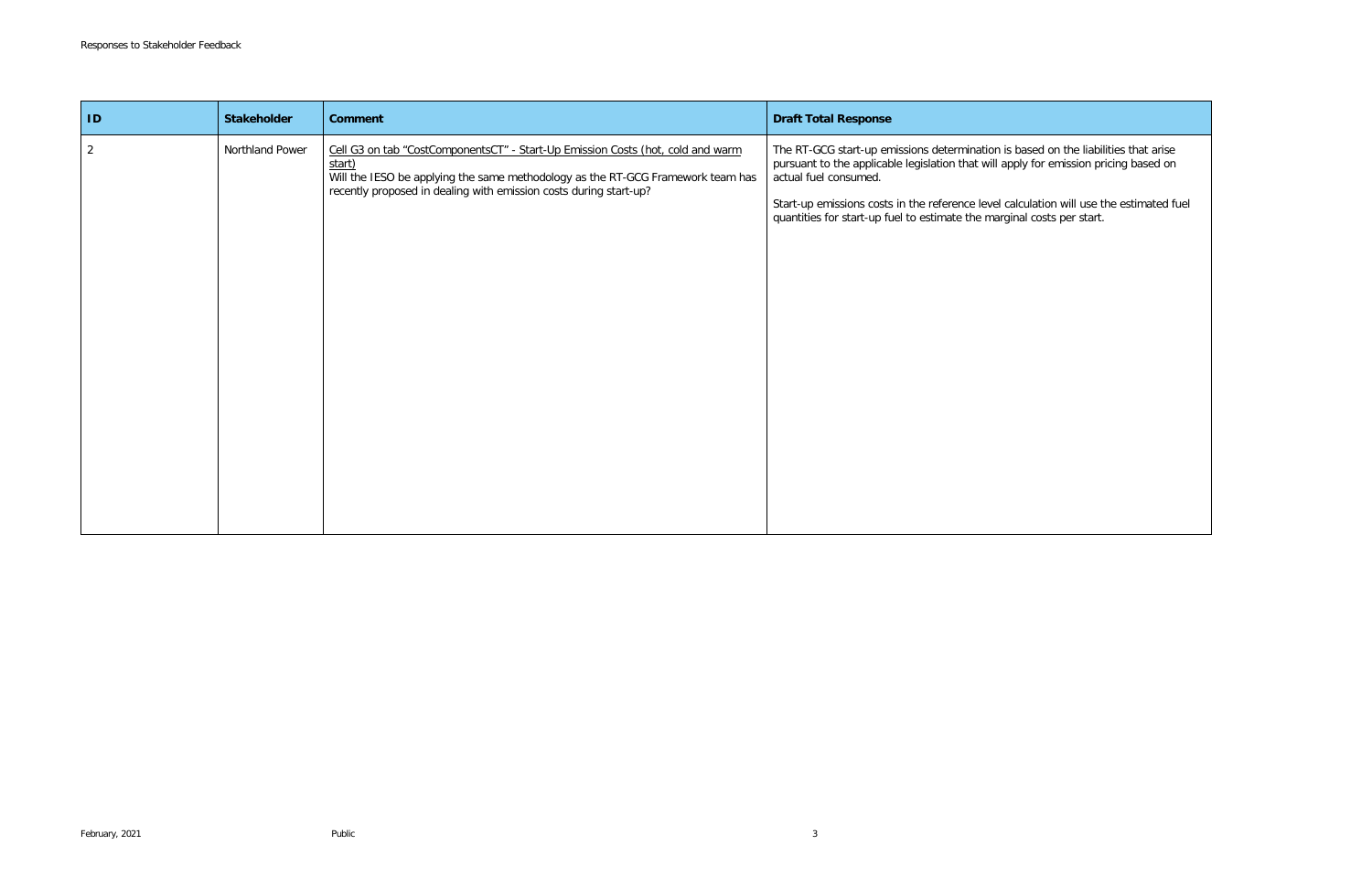| $\vert$ ID | <b>Stakeholder</b>              | <b>Comment</b>                                                                                                                                                                                                                                                                                                                                                                                                                                                                                                                                                                                                                                                                                                                                                                                                                                                                                                                                                                                                                                                                                                                                                                                                                                                                                                                                                                                                                                                                                                                                                                                                                                                                                                                                                                                                                                                                                                                                                                                                                                                                                                    | <b>Draft Total Response</b>                                                                                                                                                                                                                                                                                                                                                                                                                                                                                                                                                                                                                                                                                                                                                            |
|------------|---------------------------------|-------------------------------------------------------------------------------------------------------------------------------------------------------------------------------------------------------------------------------------------------------------------------------------------------------------------------------------------------------------------------------------------------------------------------------------------------------------------------------------------------------------------------------------------------------------------------------------------------------------------------------------------------------------------------------------------------------------------------------------------------------------------------------------------------------------------------------------------------------------------------------------------------------------------------------------------------------------------------------------------------------------------------------------------------------------------------------------------------------------------------------------------------------------------------------------------------------------------------------------------------------------------------------------------------------------------------------------------------------------------------------------------------------------------------------------------------------------------------------------------------------------------------------------------------------------------------------------------------------------------------------------------------------------------------------------------------------------------------------------------------------------------------------------------------------------------------------------------------------------------------------------------------------------------------------------------------------------------------------------------------------------------------------------------------------------------------------------------------------------------|----------------------------------------------------------------------------------------------------------------------------------------------------------------------------------------------------------------------------------------------------------------------------------------------------------------------------------------------------------------------------------------------------------------------------------------------------------------------------------------------------------------------------------------------------------------------------------------------------------------------------------------------------------------------------------------------------------------------------------------------------------------------------------------|
| 3          | Northland Power                 | Cell G4 on tab "DefnCostComponentCT" - Start-up Operating and Maintenance Cost<br>It states that "Costs associated with operating and maintenance of the resource during<br>start-up of the resource from start initiation up until MLP as submitted in in Section E"<br>If the intent is to capture costs incurred as a result of starting, then the IESO needs to<br>look at the period of a cycle and not just the period from initiation to MLP which<br>applies to the RT-GCG program. I don't see the relevance to identifying only costs<br>from initiation to MLP when considering the incremental O&M costs incurred during a<br>cycle. Part of this would be answered if the IESO could point to the section where<br>generators are able to get cost recovery for the costs outside of the period from<br>"initiation to MLP". However, I don't see where that is captured. For e.g. the period<br>from the end of MGBRT to shutting down completely. Prior to the RT-GCG Framework<br>where costs were pre-approved, generators would typically submit their per start cost<br>as defined in their respective CSA/LTSA's. However in the RT-GCG Framework the<br>IESO determined that not all of those costs are incurred during the period from<br>initiation to MLP. Instead only a portion of those costs are. I don't think it was ever<br>disputed that there were costs greater than what the IESO was pre-approving because<br>generators could demonstrate that they were getting billed for those costs and were<br>paying those costs, however it was that some of the "wear and tear" was occurring<br>outside of the eligible period. Here you have an example of where a generator needs<br>to get cost recovery for all variable O&M during their entire operation - known as<br>cycling costs, however there isn't really a place to get this costs validated if not in the<br>start-up cost section. So while the section could stay named start-up costs, I believe<br>the costs that should be permissible in this section are the variable O&M costs during<br>the cycling period. | As discussed in section 2.5.1.6, allocation of eligible operating and maintenance costs<br>between energy, speed no-load and start-up reference levels can vary from resource<br>to resource.<br>A defined point for start-up costs is necessary for establishing fuel quantities<br>associated with a start.<br>The list of eligible costs in the written guide is not exhaustive. MPs can submit any<br>eligible costs to IESO with supporting information. The IESO will evaluate the eligibility<br>of these costs on a case-by-case basis.<br>The IESO notes that there are fundamental differences between the RT-GCG program<br>and MPM reference levels. RT-GCG is a cost-guarantee program whereas reference<br>levels are based on short-run marginal costs of the resource. |
|            | <b>Energy Storage</b><br>Canada | Clarification on Detailed Design and Implementation Phase for Energy Storage<br>Resources<br>The Interim Storage Design is expected to be implemented in Q1 2021 per the IESO's<br>now concluded Storage Design Project (SDP). While the draft Detailed Design<br>documents have been provided for stakeholder review and commentary over the<br>course of the past year, none of the Detailed Designs specifically account for energy<br>storage market participants directly. Throughout the Detailed Design phase, several<br>stakeholders have sought clarification from the IESO regarding the coordination of the<br>MRP and the Interim Storage Design. While the IESO has suggested that there<br>continues to be coordination between the SDP and MRP, details of such coordination<br>have yet to be shared with industry stakeholders for input. As such, there are<br>questions about whether aspects of the MRP Detailed Design need to be clearly linked,<br>coordinated, or clarified given the Interim Storage Design.<br>Given the IESO has yet to clarify its approach for aligning the Interim Storage Design<br>and the MRP, we find consultation on reference levels and reference quantities to be<br>premature.                                                                                                                                                                                                                                                                                                                                                                                                                                                                                                                                                                                                                                                                                                                                                                                                                                                                            | The IESO will update the reference level design to account for changes resulting from<br>the Interim Storage Design as part of a later batch of work.                                                                                                                                                                                                                                                                                                                                                                                                                                                                                                                                                                                                                                  |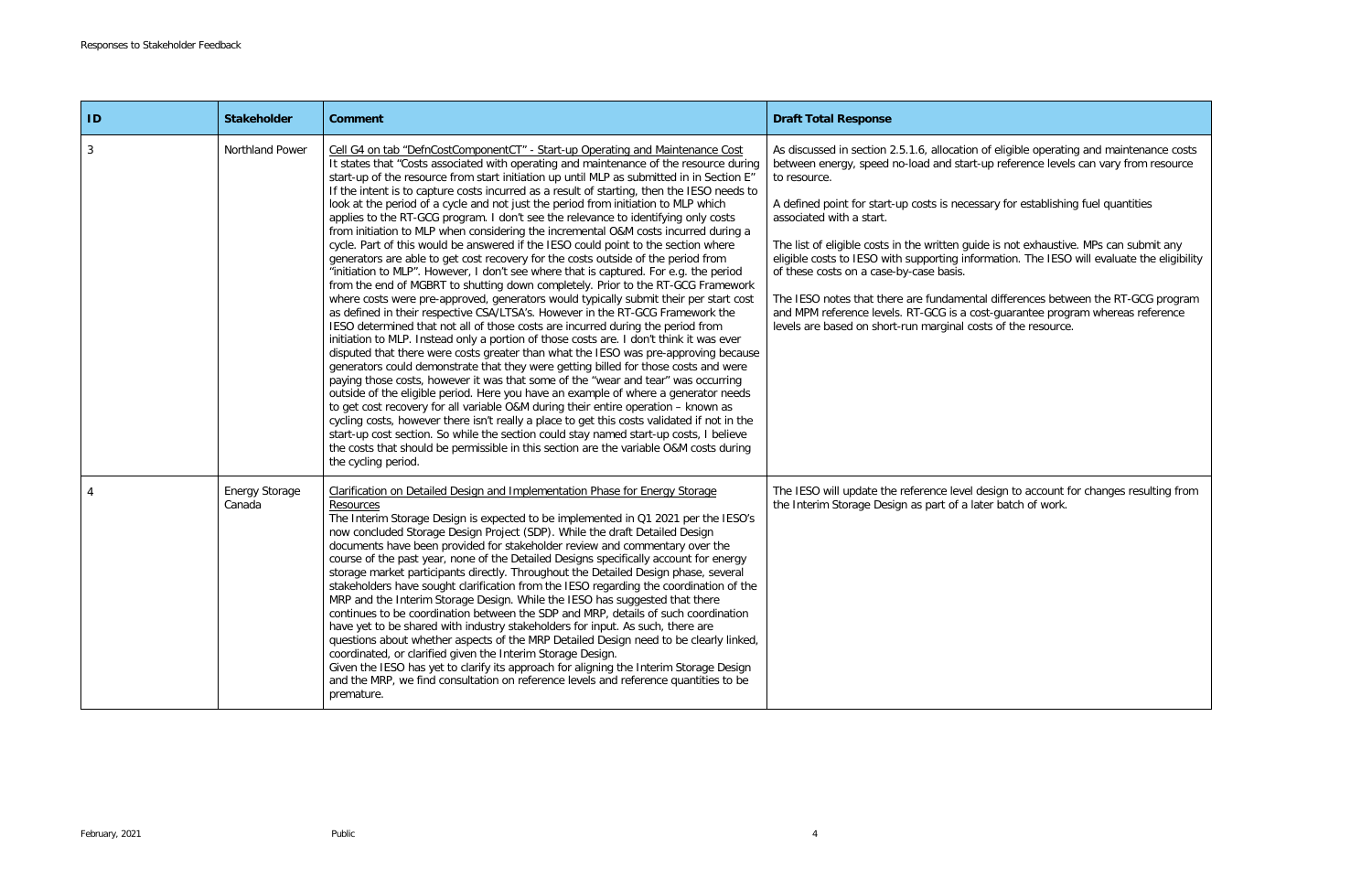| ID | <b>Stakeholder</b>                 | <b>Comment</b>                                                                                                                                                                                                                                                                                                                                                                                                                                                                                                                                                                                                                                                                                                                                                                                                                                                                                                                                                                                                                                                                                                                                                                                                                                                                                                                                                                                                                                                                                                                                                                                                                                                                                                                                                                                                                                                                                                                                                                                                                                                                                                                                                                                                                                                                                                                                                                                                                                                                                                                                                                                                                                                                                                                                                                                                  | <b>Draft Total Response</b>                                                                                                                                                                                     |
|----|------------------------------------|-----------------------------------------------------------------------------------------------------------------------------------------------------------------------------------------------------------------------------------------------------------------------------------------------------------------------------------------------------------------------------------------------------------------------------------------------------------------------------------------------------------------------------------------------------------------------------------------------------------------------------------------------------------------------------------------------------------------------------------------------------------------------------------------------------------------------------------------------------------------------------------------------------------------------------------------------------------------------------------------------------------------------------------------------------------------------------------------------------------------------------------------------------------------------------------------------------------------------------------------------------------------------------------------------------------------------------------------------------------------------------------------------------------------------------------------------------------------------------------------------------------------------------------------------------------------------------------------------------------------------------------------------------------------------------------------------------------------------------------------------------------------------------------------------------------------------------------------------------------------------------------------------------------------------------------------------------------------------------------------------------------------------------------------------------------------------------------------------------------------------------------------------------------------------------------------------------------------------------------------------------------------------------------------------------------------------------------------------------------------------------------------------------------------------------------------------------------------------------------------------------------------------------------------------------------------------------------------------------------------------------------------------------------------------------------------------------------------------------------------------------------------------------------------------------------------|-----------------------------------------------------------------------------------------------------------------------------------------------------------------------------------------------------------------|
| 5  | <b>Energy Storage</b><br>Canada    | <b>Consideration of Non-Pumped Storage</b><br>Aside from pumped storage, there are very few energy storage resources participating<br>in the IESO-administered Markets (IAM). While we anticipate greater participation of<br>energy storage resources in the IAM over time, it is not clear how much energy<br>storage, and of which technologies, will come online and register to participate in IAM<br>in the future, and whether those storage resources will be of sufficient scale to be<br>subject to the Market Power Mitigation framework. We therefore consider it to be<br>premature to define the cost components for multiple technologies within this<br>framework.<br>In the future, if there is a non-pumped storage facility that is ready to be<br>commissioned and registered in the IAM, it would be appropriate to establish reference<br>levels and reference quantities at that time.                                                                                                                                                                                                                                                                                                                                                                                                                                                                                                                                                                                                                                                                                                                                                                                                                                                                                                                                                                                                                                                                                                                                                                                                                                                                                                                                                                                                                                                                                                                                                                                                                                                                                                                                                                                                                                                                                                   | All dispatchable resources that supply energy or operating reserve are subject to<br>market power mitigation for economic withholding, regardless of size.                                                      |
|    | <b>Ontario Power</b><br>Generation | The IESO indicated in its response to the Grid & Market Operation Integration Detailed<br>Design Document comments that many of the hydroelectric<br>parameters available to the Pre-dispatch and Day Ahead calculation engines could not<br>feasibly be included in the Real Time calculation engine. The<br>IESO stated that instead, "Market participants can manage the opportunity cost of<br>balancing real-time deviations from DAM schedules by adjusting their offer prices in<br>the hours that starts are scheduled. Submitting higher opportunity costs to reflect the<br>additional use of starts, in effect, provides a way for the real-time calculation engine to<br>consider whether additional starts should be used now or saved for subsequent<br>hours."<br>OPG agrees that if the new hydroelectric parameters cannot be integrated into the RT<br>Calculation Engine, the additional costs required to manage<br>operational constraints will by necessity need to be reflected as an opportunity cost in<br>the reference levels. While the opportunity cost calculation as outlined by the IESO<br>addresses some technical restrictions, it does not fully address all opportunity costs.<br>For example:<br>a. Good utility practice dictates that hydroelectric resources reserve at least one hour<br>of energy for use in system contingencies and OR activations. The IESO should<br>consider the system value of such contingency energy in reference levels. Such energy<br>needs to be either offered as a different category or at a high enough price to reflect<br>its value and avoid dispatch outside of contingencies.<br>b. If a resource has only one unit hour of energy available, the energy could be<br>scheduled as one hour of energy, or as many hours of OR (extending for the entire<br>duration of its storage horizon). The opportunity cost for that quantum of energy<br>should reflect the total OR revenue that an energy dispatch would cause it to forego.<br>c. Similarly, resources with a Maximum Number of Starts Per Day (MNSPD) incur<br>energy and OR opportunity costs. For example, if a resource exhausts its MNSPD by<br>HE6, it will be unable to provide OR for the remaining hours of the day. The reference<br>level will need to capture a higher offer price that reflects both lost opportunity costs<br>for OR as well as any energy costs.<br>d. Cascade resources incur an opportunity cost for all stations in the cascade. When an<br>energy dispatch at one generating station requires the other stations to generate or<br>spill due to SEAL restrictions, all stations on the cascade incur an opportunity cost.<br>These multiple opportunity costs will need to be included in the reference levels at<br>each station. | The IESO is considering the opportunity costs described. Any method for calculating<br>additional opportunity costs will need to target the underlying concern in a manner<br>that can be feasibly implemented. |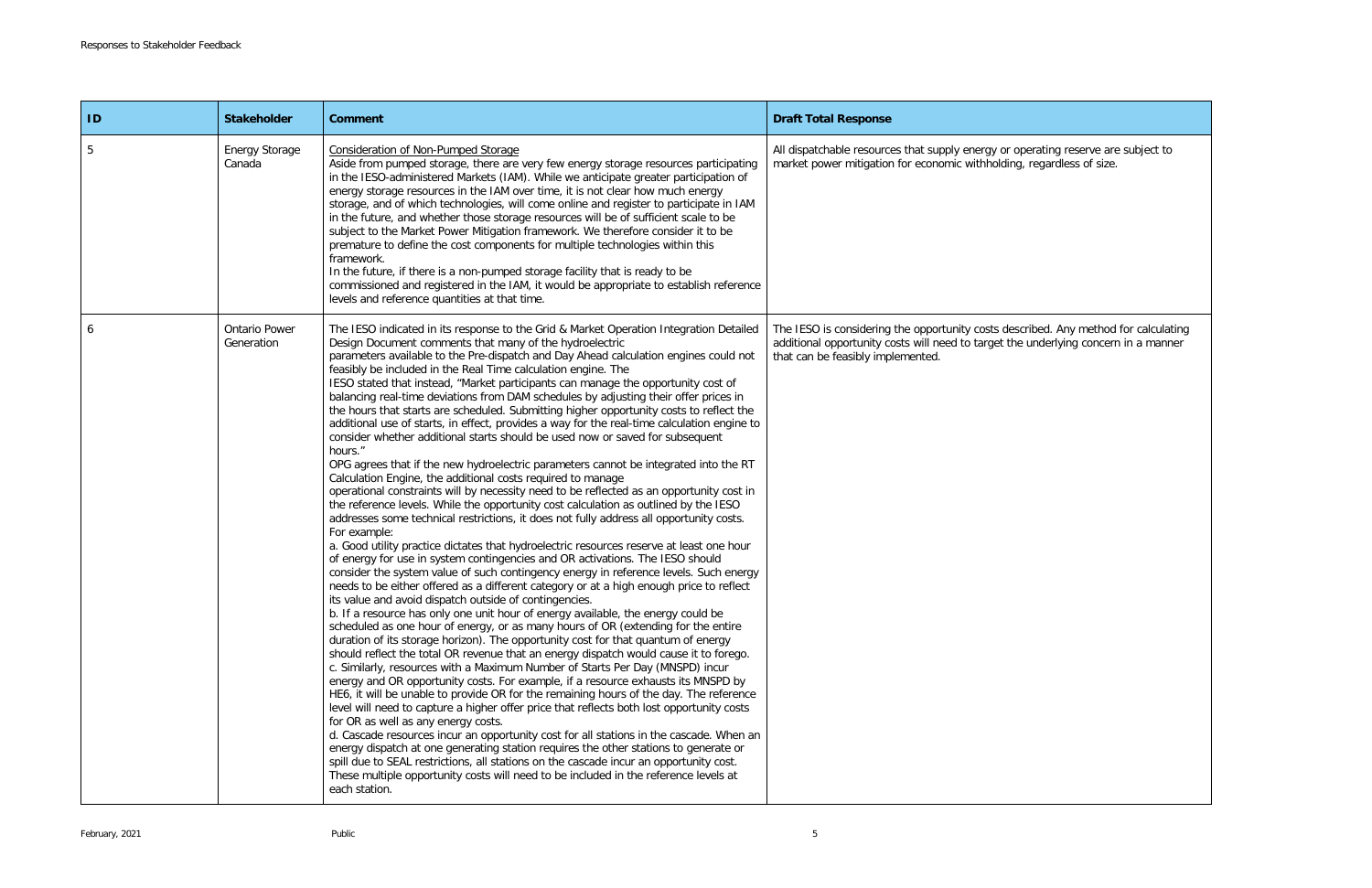| s have been added to sections 2.4.6.2                                                                                                                   |
|---------------------------------------------------------------------------------------------------------------------------------------------------------|
| it that hydro resources are dispatched<br>the Daily Energy Limit is binding and<br>energy later in the day. This<br>pportunity cost, based on day-ahead |
| hity Costs", with the definition of<br>e opportunity costs for eligible                                                                                 |
| e delay between step changes in prices<br>st calculation longer. A shorter, 28-day<br>ortunity cost using more current prices.                          |
| sonal price variations, the use of the<br>n is intended to capture these seasonal                                                                       |

| $\blacksquare$ | <b>Stakeholder</b>                 | <b>Comment</b>                                                                                                                                                                                                                                                                                                                                                                                                                                                                                                                                                                                                                                                                                                                                                                                                                                                                                                                                                                                                                                             | <b>Draft Total Response</b>                                                                                                                                                                                                                                                                                                                                                                                                                                                        |
|----------------|------------------------------------|------------------------------------------------------------------------------------------------------------------------------------------------------------------------------------------------------------------------------------------------------------------------------------------------------------------------------------------------------------------------------------------------------------------------------------------------------------------------------------------------------------------------------------------------------------------------------------------------------------------------------------------------------------------------------------------------------------------------------------------------------------------------------------------------------------------------------------------------------------------------------------------------------------------------------------------------------------------------------------------------------------------------------------------------------------|------------------------------------------------------------------------------------------------------------------------------------------------------------------------------------------------------------------------------------------------------------------------------------------------------------------------------------------------------------------------------------------------------------------------------------------------------------------------------------|
|                | <b>Ontario Power</b><br>Generation | The IESO should present worked examples of both the Storage Horizon and Intra-day<br>Opportunity Cost calculations to assist MPs in understanding<br>the workbook. The sample table of LMPs provided in section 2.4.6.2 was helpful, but<br>OPG believes that a fully worked example in the<br>implementation phase would allow MPs to provide more insightful feedback.                                                                                                                                                                                                                                                                                                                                                                                                                                                                                                                                                                                                                                                                                   | Examples of the calculation of opportunity costs have been added to sections 2.4.6.2<br>and 2.4.6.3 of the written guide.                                                                                                                                                                                                                                                                                                                                                          |
|                | <b>Ontario Power</b><br>Generation | Section 2.4.6 Opportunity Costs<br>Volatility<br>OPG recommends that the Opportunity Cost adders include a real time volatility index<br>based on individual interval prices. Each interval's dispatch can require a hydroelectric<br>resource to synch or de-synch, generate water reserved for later in the day, or cause<br>additional cascade impacts. The resource incurs an opportunity<br>cost in all of these situations, and the IESO's current calculation does not consider that<br>interval prices can be higher than the average hourly price. For example, an interval<br>priced at \$60 / MWh may drive dispatches at a hydroelectric resource, but the hourly<br>price that is used by the opportunity cost calculation may be much lower. The<br>opportunity cost adder needs to consider this real time volatility if it is to accurately<br>represent costs for generators.                                                                                                                                                             | The opportunity cost that is created in the event that hydro resources are dispatched<br>up in the real-time market is only positive when the Daily Energy Limit is binding and<br>using fuel in an earlier hour prevents supplying energy later in the day. This<br>opportunity cost is addressed via the intraday opportunity cost, based on day-ahead<br>pricing.                                                                                                               |
|                | <b>Ontario Power</b><br>Generation | Section 2.4.6 Opportunity Costs<br>Storage Horizon Opportunity Cost (Clarity Required)<br>Please provide clarity on the definition and registration process for the storage horizon<br>OPG interprets this term to describe the maximum length of time in days that a<br>resource can store energy before operational restrictions require it to generate that<br>energy. For a hydroelectric resource, such a value varies substantially with water<br>conditions, discharge from upstream stations, and regulatory requirements - all of<br>which may change hourly. Requiring this value to be updated regularly by market<br>participants seems overly complex and of little benefit.<br>For simplicity, OPG recommends that the storage horizon value included in the<br>workbooks reflects the maximum storage horizon (i.e., under low-flow conditions).                                                                                                                                                                                            | The IESO has updated Section 2.4.6, "Opportunity Costs", with the definition of<br>storage horizon which will be used to determine opportunity costs for eligible<br>resources.                                                                                                                                                                                                                                                                                                    |
| 10             | <b>Ontario Power</b><br>Generation | Section 2.4.6 Opportunity Costs<br>Storage Horizon Opportunity Cost (Seasonality)<br>OPG appreciates the IESO's work to update the Opportunity Cost calculation to include<br>the Storage Horizon opportunity cost and Intra-day Opportunity Cost. By using the<br>previous 28 days' LMPs as an input to the calculation, the new formula will likely<br>correlate better with market prices. However, the look back period<br>results in inaccurate opportunity costs during any period where market prices are<br>significantly higher than they were in the historical study period. For example, at the<br>beginning of summer or winter, prices are higher than in the shoulder seasons<br>preceding them. This results in low opportunity cost adders that do not capture the<br>higher market prices that historically occur during summer and winter. To partially<br>mitigate this issue, OPG is recommending that the IESO considers:<br>I. a 90 day look back period, and / or<br>II. a multiplier that accounts for seasonal price variations. | Using a 90-day look-back period would make the delay between step changes in prices<br>and the matching change to the opportunity cost calculation longer. A shorter, 28-day<br>look-back period results in determining the opportunity cost using more current prices.<br>In regards to a multiplier that accounts for seasonal price variations, the use of the<br>price forecast in the opportunity cost calculation is intended to capture these seasonal<br>price variations. |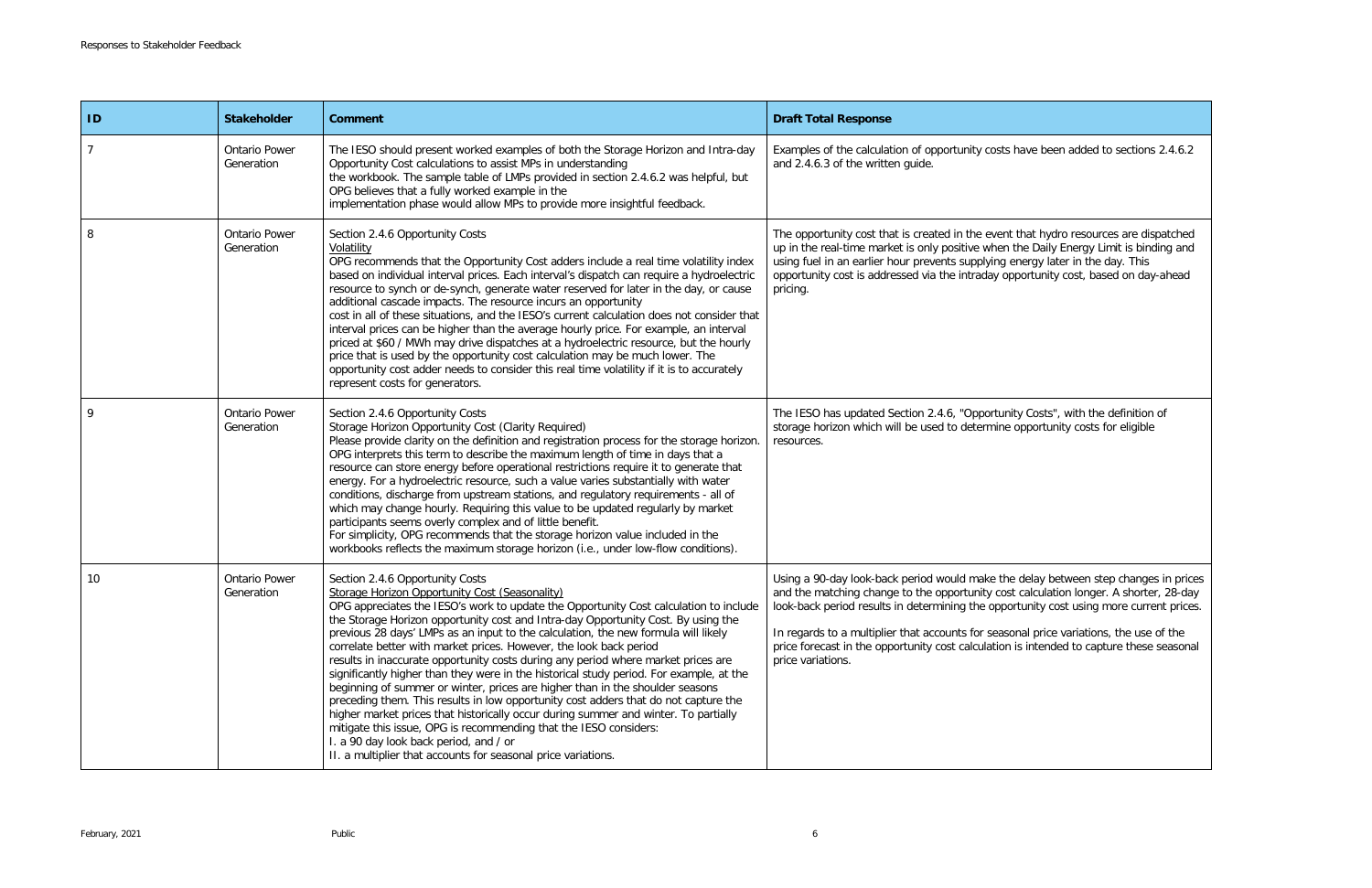| ID | <b>Stakeholder</b>                 | <b>Comment</b>                                                                                                                                                                                                                                                                                                                                                                                                                                                                                                                                                                                                                                                                                                                                                                                                                                                                                                                                                                                                                                                                                                                                                                                                                                                                                                                                                                                                                                                                                                                                     | <b>Draft Total Response</b>                                                                                                                                                                                                                                                                                                                                                                                                                                                                                      |
|----|------------------------------------|----------------------------------------------------------------------------------------------------------------------------------------------------------------------------------------------------------------------------------------------------------------------------------------------------------------------------------------------------------------------------------------------------------------------------------------------------------------------------------------------------------------------------------------------------------------------------------------------------------------------------------------------------------------------------------------------------------------------------------------------------------------------------------------------------------------------------------------------------------------------------------------------------------------------------------------------------------------------------------------------------------------------------------------------------------------------------------------------------------------------------------------------------------------------------------------------------------------------------------------------------------------------------------------------------------------------------------------------------------------------------------------------------------------------------------------------------------------------------------------------------------------------------------------------------|------------------------------------------------------------------------------------------------------------------------------------------------------------------------------------------------------------------------------------------------------------------------------------------------------------------------------------------------------------------------------------------------------------------------------------------------------------------------------------------------------------------|
| 11 | <b>Ontario Power</b><br>Generation | 2.4.6 Opportunity Costs<br>Storage Horizon Opportunity Cost (Use of NY Zone A)<br>The storage horizon opportunity cost calculation uses the ratio of NYZA forward DAM<br>prices to settled DAM prices to calculate the On-Peak and Off-Peak multipliers. OPG<br>assumes the intention of this factor is to adjust for differences between forecasted<br>LBMPs and settled LBMPs in Ontario. OPG agrees that a basis to account for forecast<br>errors is necessary. However, the structural differences between Ontario and New<br>York's markets may cause the chosen measure to be inaccurate. For example:<br>. Differences between each market's generation fuel mix may lead to differences<br>between forward/settled bases.<br>II. Ontario is currently a net exporter, while Zone A receives imports from Ontario and<br>flows directionally eastward to Zones G, J, and K.<br>III. The Ontario DAM timeline is not aligned with NYISO DAM timelines (which closes<br>at 05:00 EPT). This is significant because the NY DAM is solved prior to Next Day Gas<br>trading later in the morning which ultimately determines the physical gas price.<br>Every market has dynamics that may not reflect those in Ontario and relying on a<br>single zone's price might lead to inaccurate opportunity costs. OPG suggests that a<br>better approach would be to also include price data from Ontario, MISO Indiana Hub<br>and PJM West Hub. A broader selection of data might resolve the issues with using a<br>single zone in the calculation. | The IESO will include MISO Michigan Hub prices and NY Zone A prices in the<br>opportunity cost calculation as both the Michigan-Ontario and NY-Ontario interties are<br>Global Market Power Interties. As such, they are: (i) connected to another wholesale<br>electricity market; and (ii) are able to provide an effective competitive discipline for<br>market participant behaviour. The IESO will not include PJM West Hub prices as that<br>hub is not directly related to Global Market Power Interties. |
| 12 | <b>Ontario Power</b><br>Generation | 2.4.6 Opportunity Costs<br>Storage Horizon Opportunity Cost (On- & Off-Peak Multipliers)<br>OPG suggests that the use of unique multipliers for On- and Off-Peak hours may not<br>reflect current dynamics in Ontario. Penetration of variable generation has led to a<br>more complex price profile, often leading to a midafternoon "drop out" period caused<br>by embedded solar. OPG understands that there may be practical factors that make<br>On- and Off- Peak multipliers easier to implement, but the IESO should review the<br>efficacy of such measures on a regular basis and adjust accordingly.                                                                                                                                                                                                                                                                                                                                                                                                                                                                                                                                                                                                                                                                                                                                                                                                                                                                                                                                    | The IESO will continue to use "peak" and "off-peak" delineations as those are<br>consistent with current practice. The IESO will monitor the performance of this<br>approach on an ongoing basis and will make changes as appropriate.                                                                                                                                                                                                                                                                           |
| 13 | <b>Ontario Power</b><br>Generation | 3.4.1.6 MGBDT (Thermal)<br>Clarity on Acceptable forms of Documentation<br>In the IESO's response to stakeholder feedback on the August 27 Reference Level<br>Guide, the IESO states:<br>"Market participants must provide minimum generation block down time and<br>supporting documentation with recommendations from the OEM on minimum time<br>required for the resource. This documentation that shall include the resource<br>shutdown curve and relevant limitations on the equipment recommended by the OEM<br>before the resource can be restarted after a shutdown."<br>This requirement seems inconsistent with the IESO's statement that they would in<br>general accept:<br>"documentation developed by the relevant market participant, evaluated on a case<br>by case basis by the IESO."<br>Please clarify for which cost categories the IESO will require OEM documentation and /<br>or recommendations.                                                                                                                                                                                                                                                                                                                                                                                                                                                                                                                                                                                                                          | Market participants should provide supporting documents from an OEM where<br>possible.<br>Where such documentation does not exist, market participants may submit internal<br>documentation that will be evaluated per section 2.3 of the written guide.<br>The written guide will be updated to reflect this language.                                                                                                                                                                                          |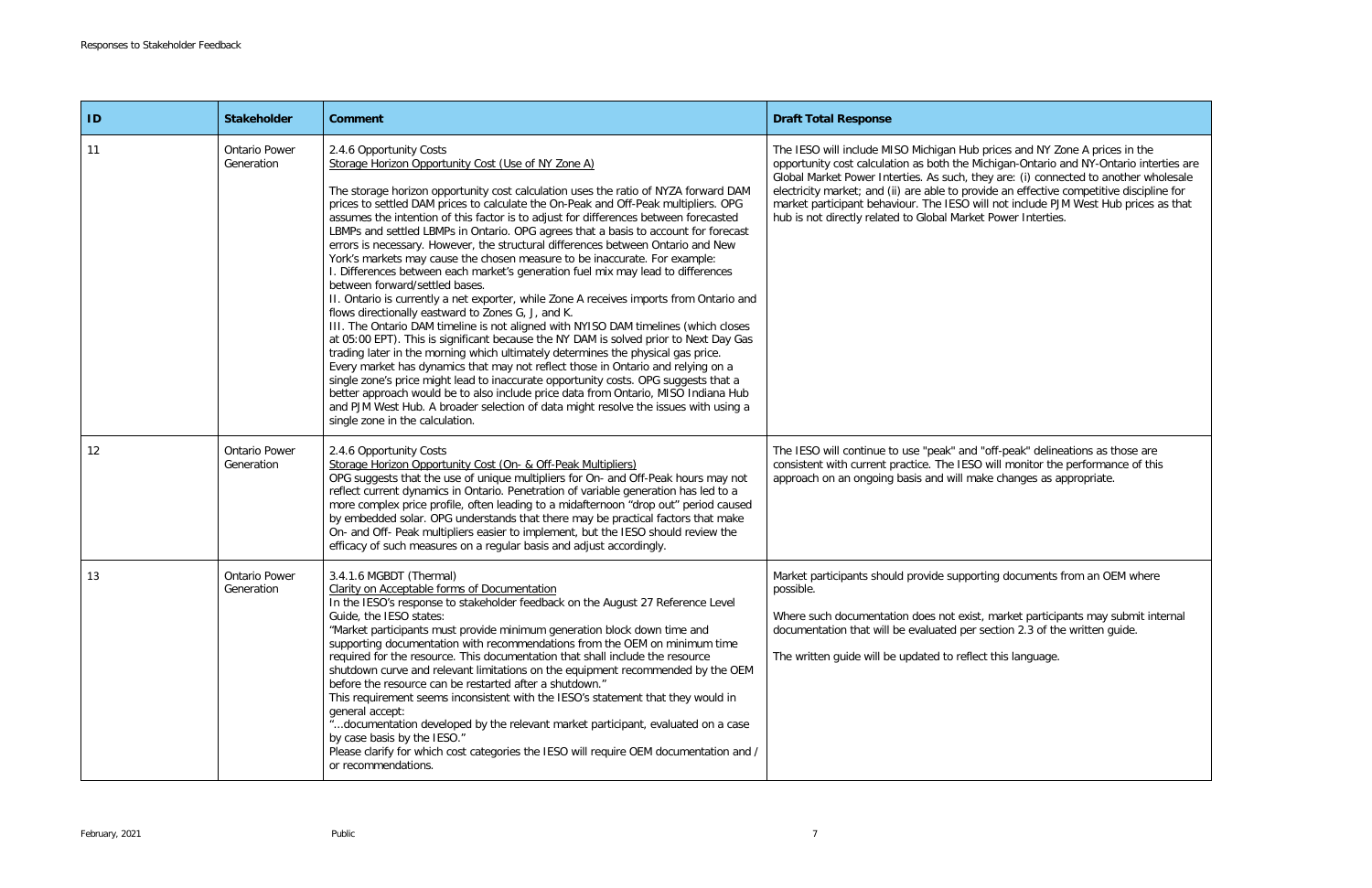| ID | <b>Stakeholder</b>                 | <b>Comment</b>                                                                                                                                                                                                                                                                                                                                                                                                                                                                                                                                                                                                                                                                                                                                                                                                                                                                                                                                                                                                                                | <b>Draft Total Response</b>                                                                                                                                                                                                                                                                                                                                                                                                                   |
|----|------------------------------------|-----------------------------------------------------------------------------------------------------------------------------------------------------------------------------------------------------------------------------------------------------------------------------------------------------------------------------------------------------------------------------------------------------------------------------------------------------------------------------------------------------------------------------------------------------------------------------------------------------------------------------------------------------------------------------------------------------------------------------------------------------------------------------------------------------------------------------------------------------------------------------------------------------------------------------------------------------------------------------------------------------------------------------------------------|-----------------------------------------------------------------------------------------------------------------------------------------------------------------------------------------------------------------------------------------------------------------------------------------------------------------------------------------------------------------------------------------------------------------------------------------------|
| 14 | <b>Ontario Power</b><br>Generation | 4.2.4 Energy Reference Quantity for Hydroelectric Resources<br>Registration of minimum headbase capability<br>OPG appreciates the IESO's work updating the Energy Reference Quantity calculation<br>to align with the minimum head-based capability of the resource. This value is more<br>accurate and simpler than the DEL-based proposal in the August 27 pre-reading<br>document.<br>Please explain how the minimum head-based capability will be registered and the<br>process for updating this value. Will this term be strictly limited to use in MPM or will it<br>be used by the calculation engines?                                                                                                                                                                                                                                                                                                                                                                                                                               | The minimum head-based capability for each dispatchable hydro resource will be<br>determined during the reference quantity registration process.<br>The value of head-based capability will impact the registered reference quantity and<br>will not be used directly by the calculation engines.                                                                                                                                             |
| 15 | <b>Ontario Power</b><br>Generation | 4.2.4 OR Reference Quantity for Hydroelectric Resources<br>OR Reference Quantities should ben based on minimum head-based capability<br>The proposed OR reference quantity calculation is based on four different<br>(winter/summer on-peak/off-peak) OR ramp rates. Most hydroelectric units, however,<br>are limited by energy capability, not ramp rates. To simplify<br>the calculation, OPG proposes the use of a single OR reference quantity based on a<br>resource's minimum headbased capability and adjusted for operational restrictions that<br>might limit OR capability. This is similar to the energy reference quantity, and better<br>reflects the changing capabilities of hydroelectric resources.<br>De-rates to a resource's OR capability could be communicated to the IESO via Ancillary<br>Service or Protection Out of Service (ASPOOS) slips. The IESO indicated they were<br>open to the use of ASPOOS slips for OR de-rates in<br>Comment #212 of their response to feedback on the MPM detailed design document. | The IESO will use the minimum head-based capability for each dispatchable hydro<br>resource as the reference quantity for operating reserve for hydro resources.                                                                                                                                                                                                                                                                              |
| 16 | <b>Ontario Power</b><br>Generation | 4.2.4 OR Reference Quantity for Hydroelectric Resources<br>10S and 10N Operating Reserve Quantities should be credited for other categories<br>In the current market, participants offering 10S operating reserve can be scheduled for<br>10N and 30R operating<br>reserve. If the IESO continues to make use of this flexibility after Market Renewal, it<br>should be reflected in the operating reserve reference quantities. This would simplify<br>calculations, as a resource offering 10S OR in excess of its 10S OR reference quantity<br>could be credited as offering 10N and 30R categories. Similarly, 10N offers above the<br>10N reference quantity should be credited for 30R.                                                                                                                                                                                                                                                                                                                                                 | When the IESO carries out the conduct test for physical withholding for operating<br>reserve, the cascading nature of 10S, 10N and 30R operating reserve will be reflected.<br>10S offers will be credited as offers of all three operating reserve products and 10N<br>offers will be credited as offers of both 10N and 30 operating reserve.<br>This approach will be reflected in the Market Power Mitigation Framework Market<br>Manual. |
| 17 | <b>Capital Power</b>               | Economic terms and principles used to guide the development of market rules should<br>be defined with an appropriate amount of detail to provide meaningful guidance for all<br>stakeholders. For example, terms such as "unrestricted competition" should be defined<br>in the context of the IESO Administered Market ("IAM").                                                                                                                                                                                                                                                                                                                                                                                                                                                                                                                                                                                                                                                                                                              | The conditions that make a resource eligible for testing for market power mitigation<br>represent the IESO's view of how competition is potentially restricted in the IESO-<br>administered markets.<br>Unrestricted competition means the counterfactual market condition absent the<br>relevant condition.<br>The IESO will update the terms that are defined under the Market Rules as part of<br>Market Renewal.                          |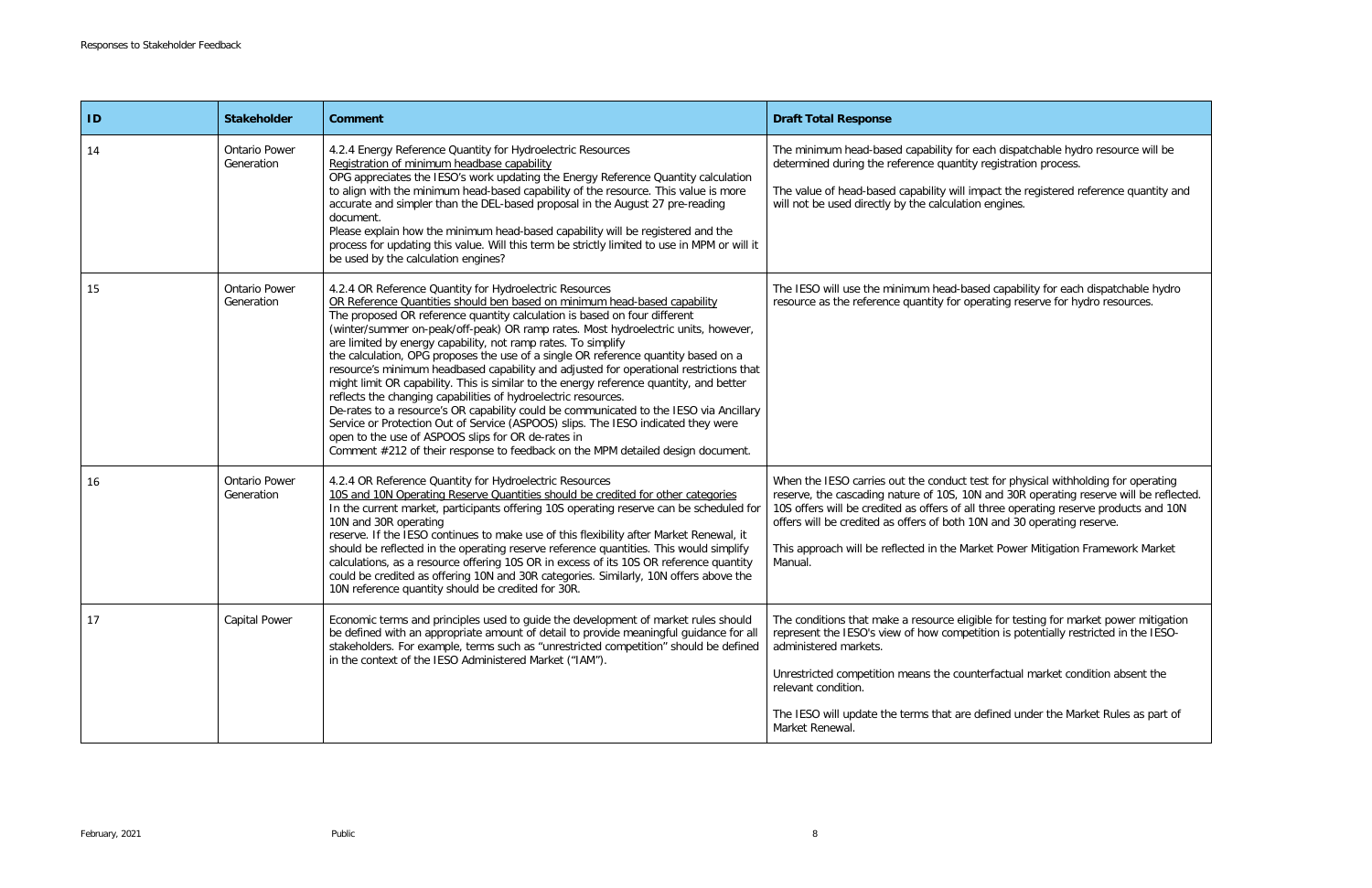arginal costs of a resource. Costs that y or operating reserves are eligible to be re not part of a cost-recovery program

gagement provides the opportunity for eeds and procurement.

ewal and the Resource Adequacy ng basis as appropriate.

ewal and the Resource Adequacy ng basis as appropriate.

ent conditions as the market power bient conditions in a number of ways, se levels and broad conduct thresholds

ationship between ambient conditions ly period for performance factors has e levels more accurately account for the

ractice in other jurisdictions and is **IESO will observe the performance of** ongoing basis and the framework may rocess where appropriate.

| ID | <b>Stakeholder</b>   | <b>Comment</b>                                                                                                                                                                                                                                                                                                                                                                                                                                                                                                                                                                                                   | <b>Draft Total Response</b>                                                                                                                                                                                                                                                                                                                                                                                                     |
|----|----------------------|------------------------------------------------------------------------------------------------------------------------------------------------------------------------------------------------------------------------------------------------------------------------------------------------------------------------------------------------------------------------------------------------------------------------------------------------------------------------------------------------------------------------------------------------------------------------------------------------------------------|---------------------------------------------------------------------------------------------------------------------------------------------------------------------------------------------------------------------------------------------------------------------------------------------------------------------------------------------------------------------------------------------------------------------------------|
| 18 | <b>Capital Power</b> | Design decisions and resultant market rules must provide a reasonable opportunity to<br>earn a competitive return, which includes the opportunity to recover costs.                                                                                                                                                                                                                                                                                                                                                                                                                                              | Reference levels are based on the short-run maro<br>vary as a result of incremental supply of energy of<br>included in reference levels. Reference levels are<br>such as the RT-GCG.                                                                                                                                                                                                                                            |
| 19 | Capital Power        | Materials provided to stakeholders should explain how changes to the IAM are<br>expected to impact or interact with design decisions being considered under what is<br>now the Resource Adequacy engagement. This detail is necessary so that all<br>stakeholders may understand the overall impact of market rule changes to fleet<br>operations and economics (i.e. available mechanisms and opportunities to earn a<br>return of and on capital).                                                                                                                                                             | The IESO's Resource Adequacy stakeholder enga<br>dialogue regarding Ontario's future resource need<br>The IESO is co-ordinating between Market Renev<br>engagement and will align design on an ongoing                                                                                                                                                                                                                          |
| 20 | <b>Capital Power</b> | The continued advancement of sound market design requires ongoing efforts by both<br>the IESO and stakeholders to openly consider the economic function of the IAM under<br>MRP, the effect of future changes on commercial operations, the need for a Resource<br>Adequacy framework capable of incentivizing efficient and competitive investment, and<br>a commitment to transparent planning and forecasting activities.                                                                                                                                                                                     | The IESO is co-ordinating between Market Renev<br>engagement and will align design on an ongoing                                                                                                                                                                                                                                                                                                                                |
| 21 | Capital Power        | The process for updating the effect of ambient conditions on performance factors<br>should be automated.<br>Given the wide variations that will occur in heat rates and output based on ambient<br>conditions, the performance factors in section B.3 should be automatically updated to<br>reflect known changes deemed to affect output. Capital Power also suggests the IESO<br>consider setting a seasonal reference level for Summer and Winter, and allowing for a<br>sufficient tolerance band to reduce unnecessary administrative burden on both the<br>IESO and the market participant.                | The IESO will not automate data input of ambien<br>mitigation framework already accounts for ambie<br>such as performance factors, seasonal reference<br>that allow for variances in ambient conditions.<br>Section 2.4.3 has been edited to clarify the relation<br>and the performance factor. The historical study<br>also been extended to 5 years so that reference I<br>impact of ambient conditions on reference levels. |
| 22 | Capital Power        | The Market Power Mitigation ("MPM") threshold of \$25 dollars should be automatically<br>updated where there is a change to the cost inputs used to derive the threshold.<br>The \$25 threshold appears to be set based on offer behavior from thermal resources<br>in recent history. This level may be appropriate given recent natural gas prices, foreign<br>exchange, and carbon prices but these variables are expected to fluctuate over time.<br>Capital power recommends the threshold be designed to reflect durable trends<br>reflecting changes in the prices for natural gas, carbon, and currency. | The \$25 no-look threshold is consistent with prac<br>consistent with historical prices in Ontario. The IE<br>the market power mitigation framework on an on<br>be modified via the Market Rule amendment prod                                                                                                                                                                                                                  |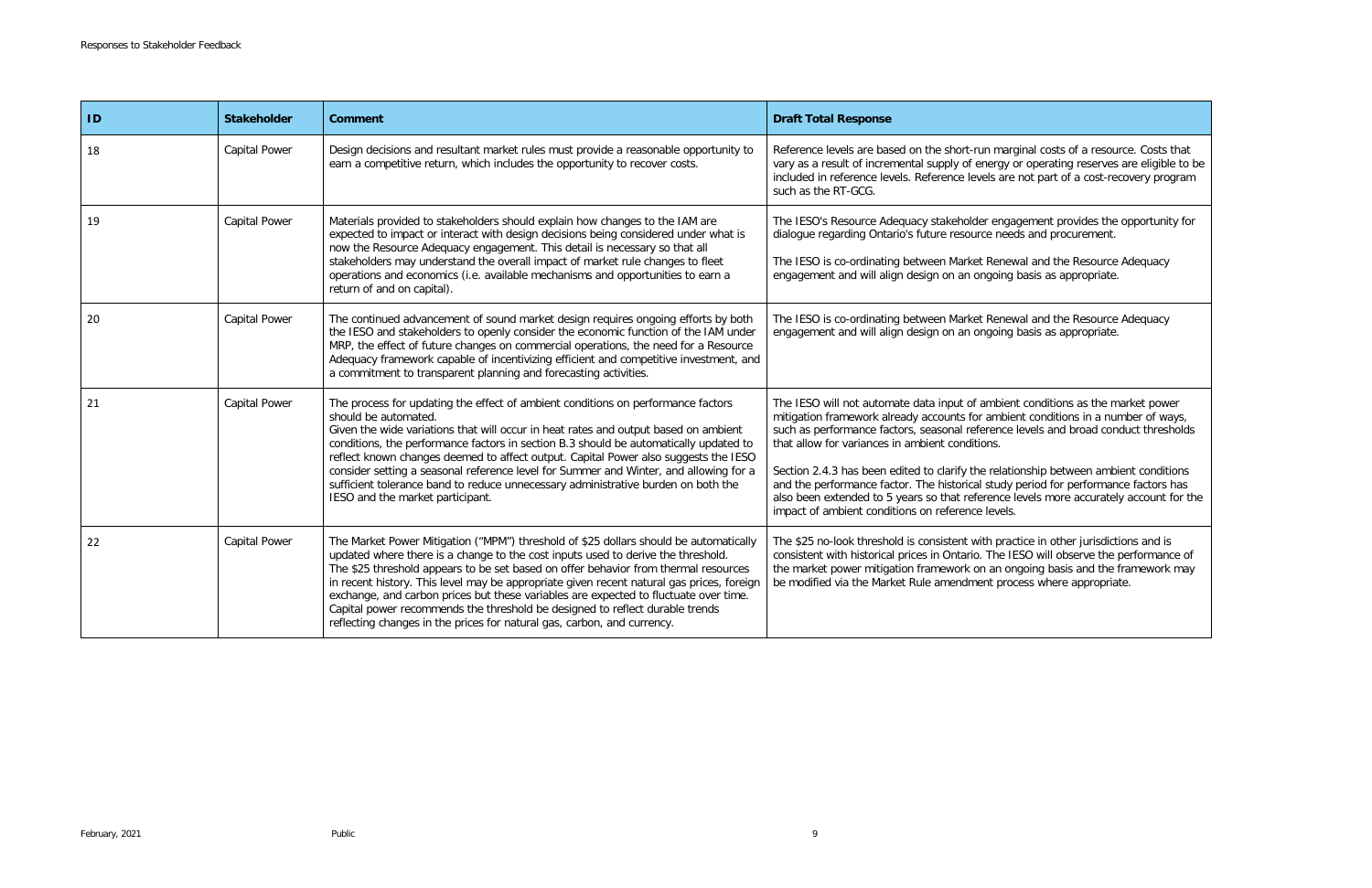tonically increasing in quantity offered. of MWs are not monotonically be set based on the highest cost for a W thermal facility, if the short-run he short-run marginal costs for  $51$  for  $0$  - 100 MW will be set to \$100/MW

I for MLP energy. The IESO will to the maximum generation capacity erwise exercise market power via

ide, market participants may request ation to use the Dawn hub price to modifications will be evaluated on a

documentation and appropriately other) trading hub and the resource, it

sions, conversion to CAD from another of day foreign exchange rate as posted zation. This clarification will be added in

ut the independent review process is will among the issues that will be the independent review process.

discussed in future stakeholder

discussed in future stakeholder

discussed in future stakeholder

| ID | <b>Stakeholder</b>   | <b>Comment</b>                                                                                                                                                                                                                                                                                                                                                                                                                                                                                                                                                                                                                                                                                                                                                                                                   | <b>Draft Total Response</b>                                                                                                                                                                                                                                                                                                                                                                                                                                                                                                                                                               |
|----|----------------------|------------------------------------------------------------------------------------------------------------------------------------------------------------------------------------------------------------------------------------------------------------------------------------------------------------------------------------------------------------------------------------------------------------------------------------------------------------------------------------------------------------------------------------------------------------------------------------------------------------------------------------------------------------------------------------------------------------------------------------------------------------------------------------------------------------------|-------------------------------------------------------------------------------------------------------------------------------------------------------------------------------------------------------------------------------------------------------------------------------------------------------------------------------------------------------------------------------------------------------------------------------------------------------------------------------------------------------------------------------------------------------------------------------------------|
| 23 | <b>Capital Power</b> | Incremental heat rate curves need should not limit a resource's ability to reflect its<br>economics through its offer laminations, which, are required to be monotonically<br>increasing.<br>For a thermal Generator, the heat rate curve will indicate the least efficient point on<br>the curve is at minimum load. A generator may become more efficient as the output<br>rises to their maximum output (up to duct burner) but price quantity pairs must be<br>monotonically increasing. It's not understood how the IESO will apply reference levels<br>for output above MLP given the limits on offer structures and a participant's inability to<br>know ahead of time what output level they will be scheduled at Capital power<br>recommends that the only a MLP reference level should be established. | Reference levels, similar to offers, will be monotor<br>Where the short-run marginal costs for a range of<br>increasing in quantity, the reference level will be :<br>given quantity range. For example, for a 100 MW<br>marginal costs for 0 - 50 MW is \$100/MW and the<br>100 MW is \$40/MW, the energy reference level fo<br>(the highest cost for the MW range 0 - 100 MW).<br>The IESO will not only approve a reference level f<br>approve a reference level for the range from 0 to<br>for a resource, as market participants could other<br>incremental energy offers above MLP. |
| 24 | <b>Capital Power</b> | Fuel commodity cost for Quick Start Thermal Units must reflect real-time fuel pricing.<br>Quick start units will not be committed in the DAM timeframe and these units receive<br>schedules in real-time, under short notice. More flexibility is required around<br>establishing a reference index where fuel must be procured intra-day as these units<br>are not able to estimate their fuel usage in the day ahead time frame.                                                                                                                                                                                                                                                                                                                                                                               | As discussed in section 2.5.1.5 of the written guid<br>use of either a different fuel index, or a modificati<br>account for distance from the Dawn hub. These n<br>case-by-case basis.<br>Where a methodology is supported by relevant do<br>reflects the relationship between the Dawn (or otl<br>will be eligible for use.                                                                                                                                                                                                                                                              |
| 25 | <b>Capital Power</b> | Foreign Exchange<br>Certain costs used in establishing reference levels may be denominated in USD. It is<br>unclear from the design documents if the reference levels will be adjusted daily based<br>on foreign exchange rates.                                                                                                                                                                                                                                                                                                                                                                                                                                                                                                                                                                                 | For the purposes of reference level cost submissic<br>currency will be based upon the applicable end of<br>by the Bank of Canada on the day of synchronizat<br>the written guide.                                                                                                                                                                                                                                                                                                                                                                                                         |
| 26 | <b>Capital Power</b> | <b>Independent Review Process</b><br>A number of questions remain outstanding regarding the Independent Review Process<br>("IRP"). Capital Power expects that answers to these questions will need to be<br>reviewed and discussed further as part of future engagements. Outstanding issues and<br>questions include:<br>. On what basis has the IESO concluded that the costs of the IRP should be shared?<br>From the detailed design itself, it is not clear why market participants would be<br>required to contribute to the costs of independent review.                                                                                                                                                                                                                                                  | Allocation of the cost associated with carrying out<br>an issue that is yet to be determined. This issue v<br>discussed in future stakeholder engagement on th                                                                                                                                                                                                                                                                                                                                                                                                                            |
| 27 | <b>Capital Power</b> | • Will market participants have input into selecting the roster of approved consultants?<br>As proposed, there are readily apparent governance concerns with an independent<br>review process that would limit the appointment of an independent reviewer to those<br>firms pre-selected by the IESO.                                                                                                                                                                                                                                                                                                                                                                                                                                                                                                            | This issue will be among the issues that will be di-<br>engagement on the independent review process.                                                                                                                                                                                                                                                                                                                                                                                                                                                                                     |
| 28 | <b>Capital Power</b> | • What is the process for determining the assignment of an independent reviewer to a<br>market participant's submission?                                                                                                                                                                                                                                                                                                                                                                                                                                                                                                                                                                                                                                                                                         | This issue will be among the issues that will be dis<br>engagement on the independent review process.                                                                                                                                                                                                                                                                                                                                                                                                                                                                                     |
| 29 | Capital Power        | • Does the market participant bear the risk that an independent reviewer may<br>recommend more restrictive parameters than agreed to prior to initiation of the IRP?                                                                                                                                                                                                                                                                                                                                                                                                                                                                                                                                                                                                                                             | This issue will be among the issues that will be dis<br>engagement on the independent review process.                                                                                                                                                                                                                                                                                                                                                                                                                                                                                     |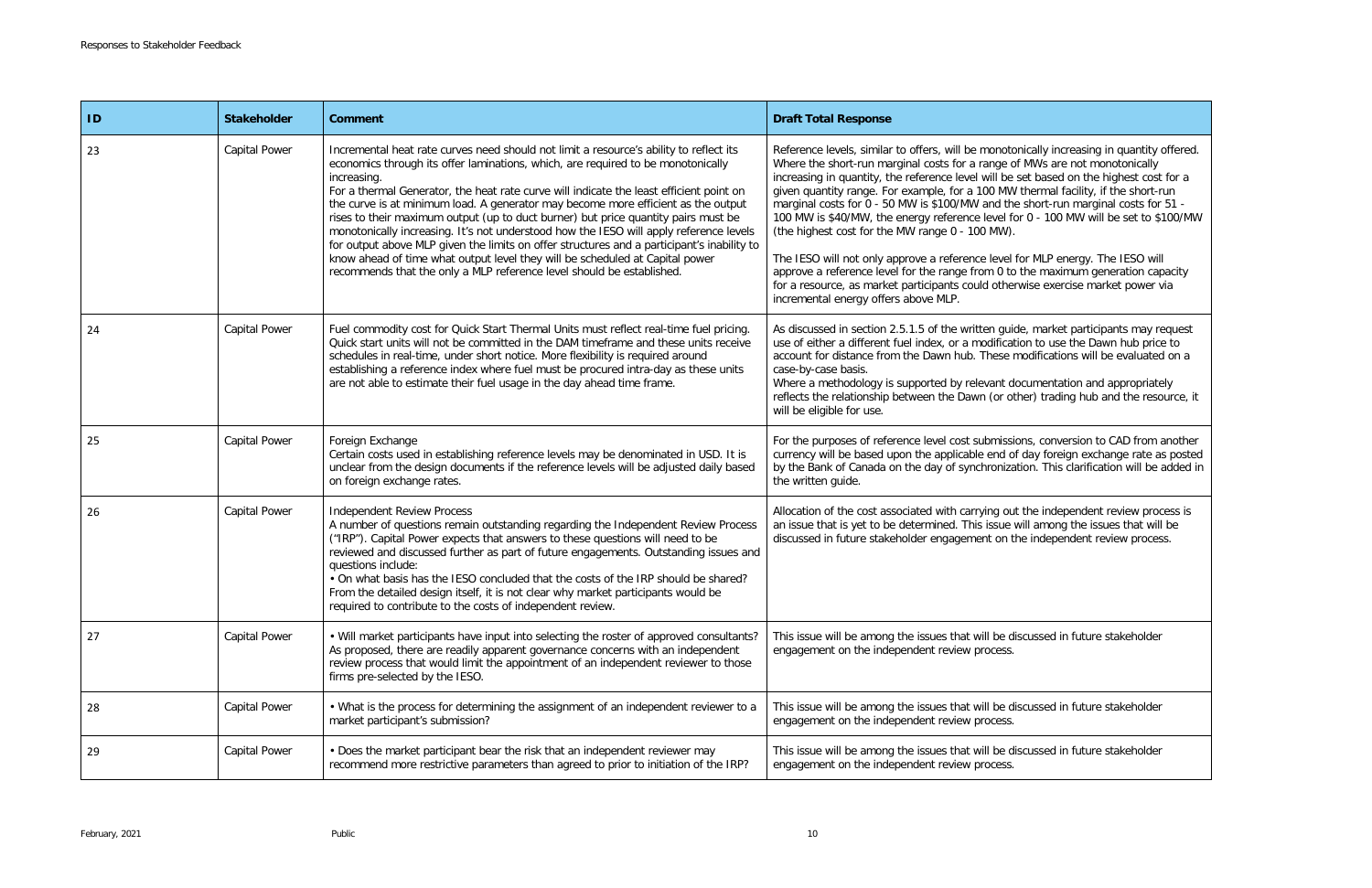w Process will be set out through the

Flevel, market participants must provide pant does not have any supporting ference level. oonse should be updated to read as

discussed in future stakeholder

ent energy market outcomes. Such g costs that vary with incremental s that are considered fixed. The IESO's an provide the opportunity for dialog procurement.

hen the facility is offline do not vary ly short-run marginal costs, those costs operating reserve, are eligible to be

ata and compute the fuel consumption alculate the theoretical fuel itions as the historical data. The ratio between the actual fuel consumption will it will take into account the degradation

tal heat rate curve at specified vinter.

exhaustive list of eligible costs. Balance or operating reserve can be submitted as alance of plant costs do not vary with rves, they are not eligible to contribute

| ID | <b>Stakeholder</b>   | <b>Comment</b>                                                                                                                                                                                                                                                                                                                                                                                                     | <b>Draft Total Response</b>                                                                                                                                                                                                                                                                                                         |
|----|----------------------|--------------------------------------------------------------------------------------------------------------------------------------------------------------------------------------------------------------------------------------------------------------------------------------------------------------------------------------------------------------------------------------------------------------------|-------------------------------------------------------------------------------------------------------------------------------------------------------------------------------------------------------------------------------------------------------------------------------------------------------------------------------------|
| 30 | <b>Capital Power</b> | • Can the IESO confirm that the details of the IRP will be set out through an<br>amendment to the market rules?                                                                                                                                                                                                                                                                                                    | The IESO confirms that the Independent Review<br>Market Rules and Market Manuals.                                                                                                                                                                                                                                                   |
| 31 | Atura Power          | Section 2.2<br>• Says to refer to section 2.5 for historical study period length. Section 2.5 for thermal<br>states that for Major Maintenance it is one major maintenance interval and for<br>Scheduled Maintenance, Unscheduled Maintenance, and Operating Consumables it is 5<br>years. For Unscheduled Maintenance it could be difficult to find representative costs.                                         | For an eligible cost to contribute to a reference le<br>supporting documents. Where a market participa<br>documents, that cost will not contribute to a refe<br>NTD: Given recent design discussions, this respo<br>follows:<br>This issue will be among the issues that will be d<br>engagement on the independent review process. |
| 32 | Atura Power          | Section 2.4.4<br>. "Only portion of O&M costs incurred as a result of providing incremental supply of<br>energy or operating reserve is eligible". Why aren't fixed costs eligible?                                                                                                                                                                                                                                | Reference levels are intended to support efficient<br>outcomes are achieved from offers representing<br>production (short-run marginal costs), not costs<br>Resource Adequacy stakeholder engagement car<br>regarding Ontario's future resource needs and pr                                                                        |
| 33 | Atura Power          | Section 2.4.4.3<br>• "If the system or equipment is needed to remain in-service when the resource is not<br>in operation, expenses related to such system or equipment cannot be included." This<br>statement seems too broad - what about switchyard costs, DCS costs, etc. There are<br>many systems that should be included in O&M costs that are in-service when the plant<br>is not producing power.          | Costs that are still incurred at the same rate whe<br>with supply of energy or operating reserve. Only<br>that vary with incremental supply of energy or op<br>included in reference levels.                                                                                                                                        |
| 34 | Atura Power          | Section 2.5.1.5 Total Fuel Related Costs<br>• Performance factors are the calculated ratio of actual fuel burn to either theoretical<br>fuel use (design heat input) or the most recent heat rate performance test<br>i. What is the IESO looking for here? Actual fuel burned during past operation? At<br>what load? What about degradation?<br>ii. What ambient temperatures are assumed for summer and winter? | i) Market participants must provide historical data<br>based on the incremental heat rate curves to cal<br>consumption during the same period and condition<br>between the actual fuel quantity divided by the t<br>determine the seasonal performance factor that<br>and ambient conditions.                                       |
|    |                      |                                                                                                                                                                                                                                                                                                                                                                                                                    | ii) Market participants will provide an incrementa<br>conditions that they indicate for summer and wir                                                                                                                                                                                                                              |
| 35 | Atura Power          | Section 2.5.1.6 Operating & Maintenance Costs<br>· Major Maintenance seems fine, but where are BOP, water treatment, switchyard, etc.<br>costs included? Or is that just part of scheduled maintenance?                                                                                                                                                                                                            | The information in the written guide is not an ex<br>of plant costs that vary with supply of energy or<br>the of Scheduled Maintenance adder. Where bala<br>incremental supply of energy or operating reserv<br>to reference levels.                                                                                                |